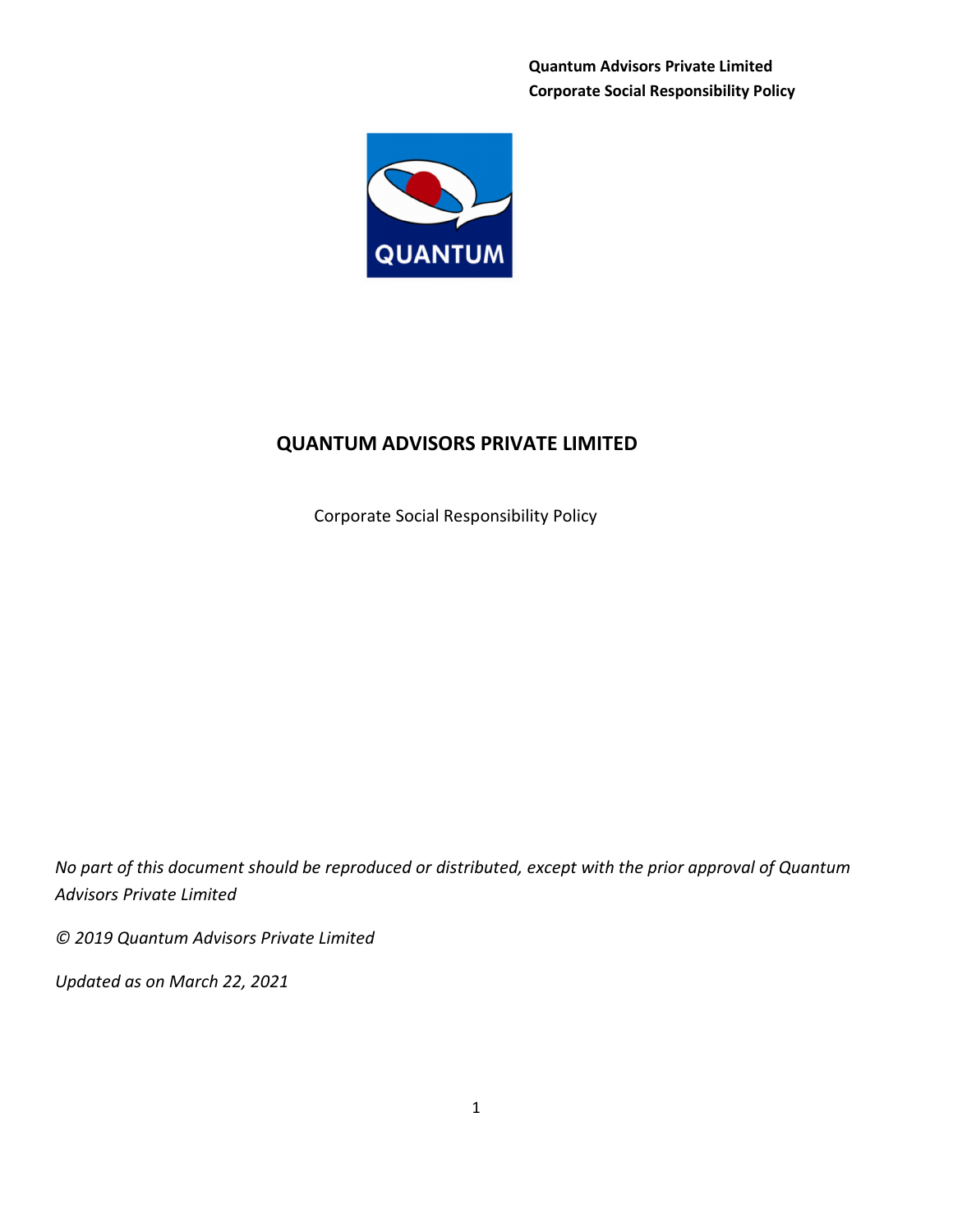

# I. CONCEPT AND VISION

The Company intends to make a positive difference to society and contribute its share towards the social cause of betterment of society and area in which companies operates. The Company also believes in the trusteeship concept. This entails transcending business interests and working towards making a meaningful difference to the society.

In this regard, the Company has made this policy which encompasses the Company's philosophy for delineating its responsibility as a Corporate Citizen and lays down the guidelines and mechanism for undertaking socially useful programmes for welfare & sustainable development of the community at large and titles as the "Corporate Social Responsibility (CSR) Policy" which is based as per the Companies Act, 2013 and Companies (Corporate Social Responsibility) Rules, 2014, as amended from time to time.

This policy has been formulated and recommended by the CSR Committee and adopted by the Board of Directors at its meeting held on May 21, 2014. The Board may, upon recommendation of the CSR Committee, amend or modify this CSR Policy as and when necessary.

# II. DEFINITIONS

- "Act" means the Companies Act, 2013 (18 of 2013);
- "Administrative overheads" means the expenses incurred by the company for 'general management and administration' of Corporate Social Responsibility functions in the company but shall not include the expenses directly incurred for the designing, implementation, monitoring, and evaluation of a particular Corporate Social Responsibility project or programme;
- "Board" means Board of Directors of the Company;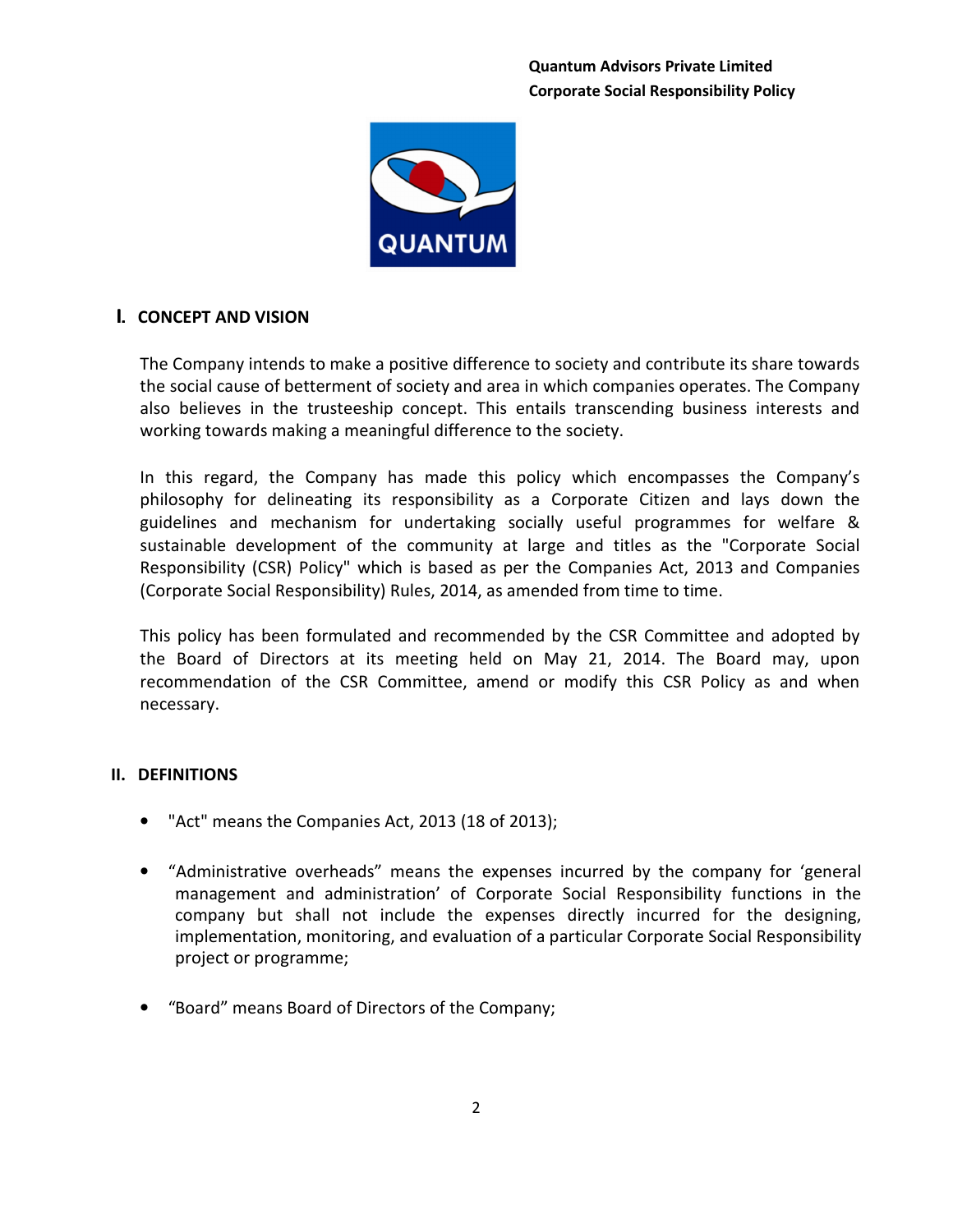- "Corporate Social Responsibility (CSR)" means and includes but is not limited to
	- 1) Projects or programs undertaken to activities specified in Section 135 to the Companies Act, 2013; or
	- 2) Projects or programs relating to activities undertaken by the Board of Directors of the Company in pursuance of the recommendation of the CSR Committee and approved by the Board as per this policy;
- "CSR Committee" means Corporate Social Responsibility Committee constituted by the Board pursuant to section 135 of the Companies Act, 2013;
- "CSR Policy" means a statement containing the approach and direction given by the board of a company, taking into account the recommendations of its CSR Committee, and includes guiding principles for selection, implementation and monitoring of activities as well as formulation of the annual action plan;
- "Company" means Quantum Advisors Private Limited;
- "Net Profit" means the net profit of the Company as per its financial statement prepared in accordance with the applicable provisions of the Companies Act, 2013, but shall not include the followings, namely -

1) Any profit arising from any overseas branch or branches of the Company, whether operated as a separate company or otherwise, and

2) Any dividend received from other companies in India, which are covered under complying with the provisions of section 135 of the Companies Act, 2013;

- "Ongoing Project" means a multi-year project undertaken by a Company in fulfilment of its CSR obligation having timelines not exceeding three years excluding the financial year in which it was commenced, and shall include such project that was initially not approved as a multi-year project but whose duration has been extended beyond one year by the board based on reasonable justification;
- "Rules" means Companies (Corporate Social Responsibility) Rules, 2014, as amended from time to time.

Words and expressions used in this policy and not defined herein but defined under the Companies Act, 2013 shall have the same meanings respectively assigned to them.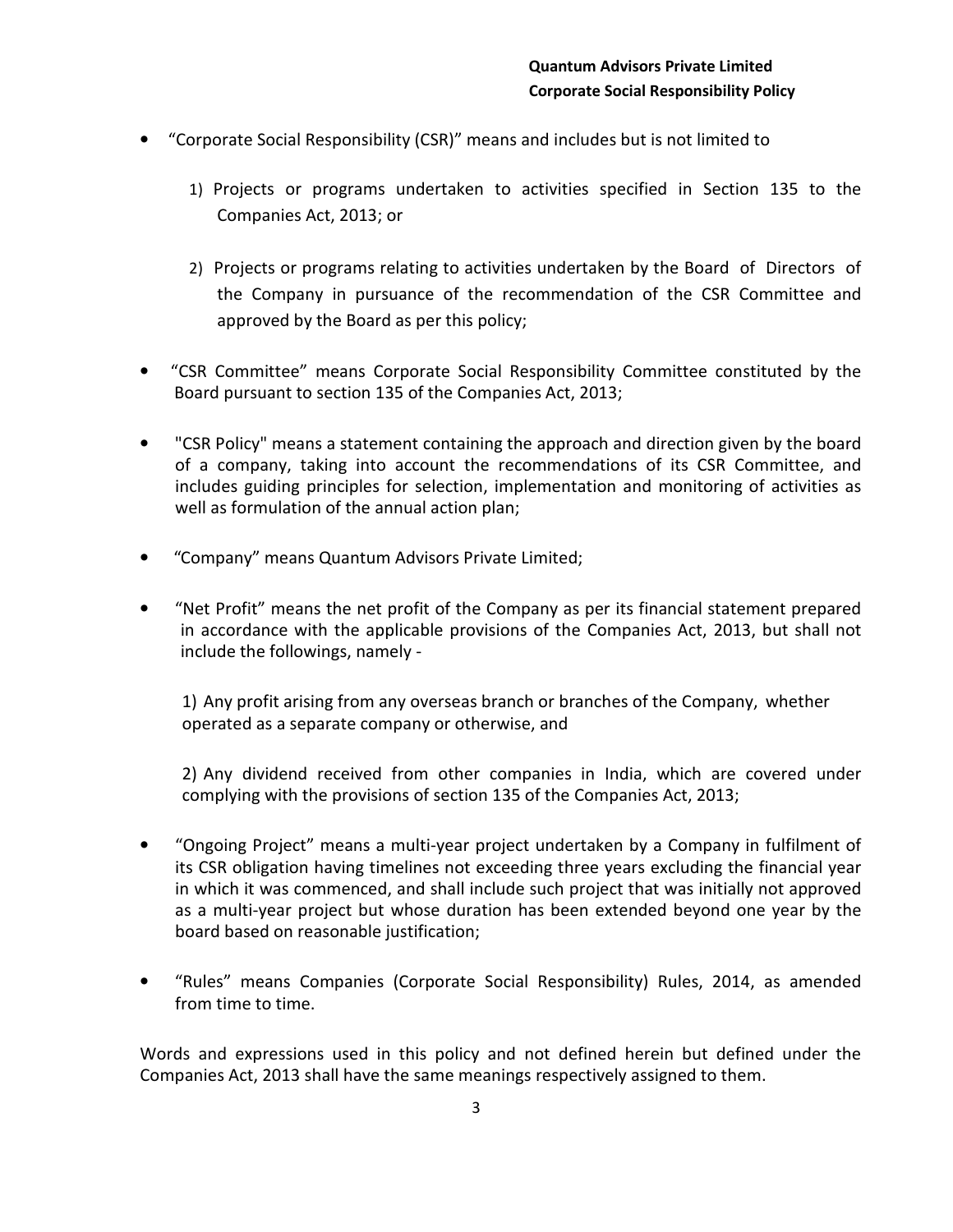# III. CONSTITUTION, COMPOSITION AND SCOPE OF CORPORATE SOCIAL RESPONSIBILITY COMMITTEE ("CSR COMMITTEE")

### (a) Constitution and composition of the CSR Committee

 Pursuant to section 135 of the Companies Act, 2013, the Board of Directors of the Company has constituted the CSR Committee.

 The CSR initiatives/activities of the Company will be identified and initiated by the CSR Committee, which shall comprise of at least two Directors out of which, at least one Director shall be an Independent Director, if the Company has appointed an Independent Director as per the provisions of Section 149 of the Companies Act, 2013.

 The members of the CSR Committee shall elect one of them as the Chairman of the Committee. The Committee shall meet at least once every calendar quarter with a maximum interval of one hundred and twenty days between any two consecutive meetings of the Committee, such that at least four Meetings are held in each Calendar Year.

 The Committee members shall disclose their interest, if any, in the NGO or the CSR projects while considering any proposal for the CSR activity.

 The CSR Committee will ensure that the activities undertaken by the Company are as per section VI of this Policy, subject to and in accordance with the provisions of section 135 of the Companies Act, 2013

The composition of CSR Committee shall be disclosed in the Board's report.

#### (b) Scope of the CSR Committee

The CSR Committee has been set up to:

- 1) Formulate and recommend to the Board, the amount of expenditure to be incurred by the Company
- 2) Identify and initiate the CSR initiatives and activities of the Company that are approved by the Board from time to time and to be undertaken in the areas specified in Schedule VII of the Act.
- 3) To prepare an annual action plan in pursuance of the CSR policy of the Company , including the following:
	- i. the manner of execution of such projects or programmes as specified in subrule (1) of Rule 4;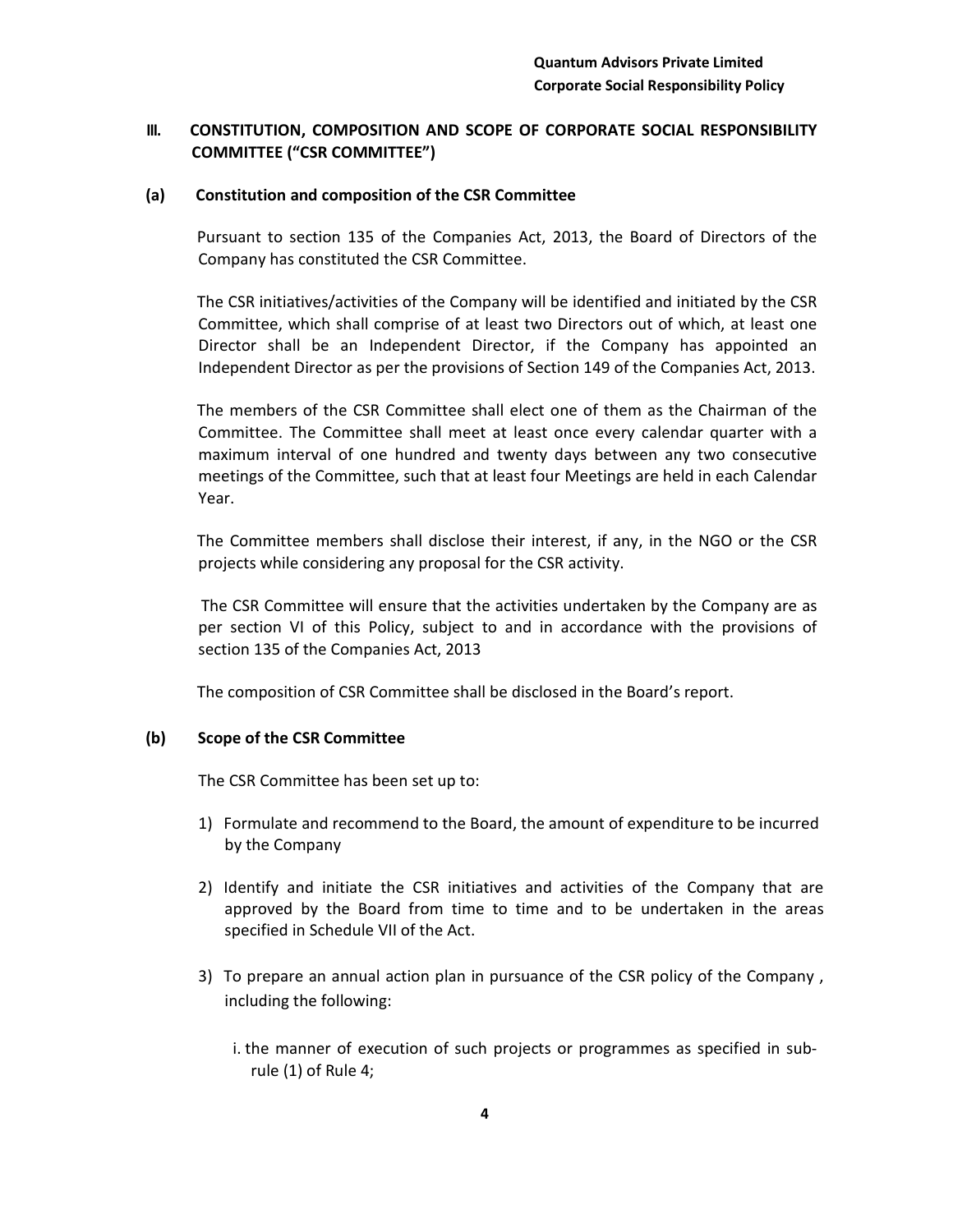- ii. the modalities of utilisation of funds and implementation schedules for the projects or programmes;
- iii. monitoring and reporting mechanism for the projects or programmes; and
- iv. details of need and impact assessment, if any, for the projects undertaken by the company

## IV. GUIDELINES FOR IDENTIFICATION OF THE CSR PROJECTS

- a. The Act provides that the Company shall give preference to the local area and areas around it where it operates, for spending the amount earmarked for Corporate Social Responsibility. The Company will thus give preference to conduct CSR activities in the state of Maharashtra wherein the Company has its operations. However, the CSR Committee may identify such areas other than stated above, as it may deem fit, and recommend it to the Board for undertaking CSR activities. Also, the CSR activities undertaken in India only will be taken into consideration, to satisfy the requirement of section 135 of the Companies Act, 2013.
- b. The CSR Committee should also consider the following criteria while selecting the CSR projects:
	- (a) scalability of the project;
	- (b) whether the outcome of the project is measurable;
	- (c) whether the project is an ongoing project.
- c. The CSR Committee shall ensure that the CSR initiatives / activities undertaken by the Company are not biased towards any religion or community or ethnic group.

## V. GUIDELINES FOR TREATMENT OF UNSPENT AMOUNT BY THE COMPANY:

- i. Where the unspent amount pertains to 'ongoing project'
	- a. Transfer such unspent amount within 30 days of the end of the Financial Year in a separate bank account called as 'Unspent CSR Account' and utilize the same for an ongoing project.
	- b. Where the amount remains unspent even after three years, the same shall be transferred to any fund as per Schedule VII of the Act within six months from the end of that Financial Year.

#### ii. Where the unspent amount pertains to other than the 'ongoing project

The CSR Committee shall ensure that the unspent amount shall be transferred to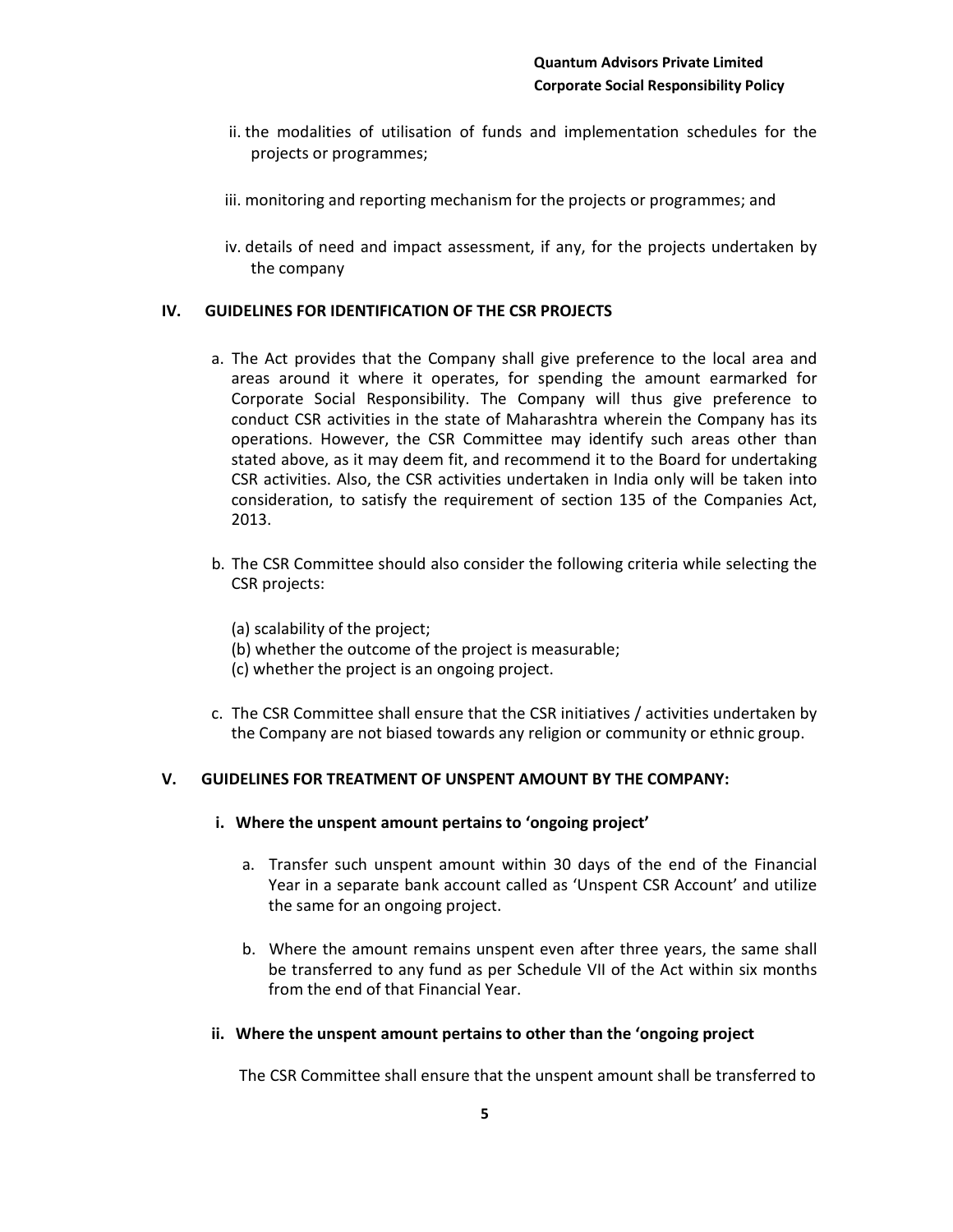any of the funds as provided under the Schedule VII of the Act within six months from the end of that financial year.

## VI. CORPORATE SOCIAL RESPONSIBILITY ACTIVITIES

The Company shall endeavour to reach out to underprivileged and underserved communities to address fundamental challenges of our society and shall focus on the following areas which are aligned to Schedule VII to the Companies Act, 2013, as recommended by CSR Committee and with necessary approval of the Board:

- 1. Promoting education, including special education and employment enhancing vocation skills especially among children, women, elderly, and the differently abled and livelihood enhancement projects;
- 2. Strengthening rural areas by improving accessibility, drinking water, sanitation, power and livelihoods, thereby creating sustainable villages.

Provided that, the CSR projects and programs or activities that benefit only the employees of the Company and their relatives shall not be considered as CSR activities.

The Company may collaborate with other corporates having the similar interest in the projects funded by the Company.

#### VII. IMPLEMENTATION AND RESOURCES FOR THE CSR ACTIVITIES

- a) For achieving its CSR initiatives and activities through implementation of meaningful & sustainable CSR programs, the Company needs to allocate, in every financial year, at least 2% (two per cent) of the average net profit made by the Company during the three immediately preceding financial years.
- b) The average net profit of the Company shall be calculated in accordance with section 198 of the Companies Act, 2013.
- c) Any amount in excess of the statutory obligation of 2% of the average Profit Before Tax for the past three years shall require prior approval of The Board and HWIC Asia Fund Class Q.
- d) In case, in any Financial Year the Company has spent more than its CSR obligation, the Company is eligible to set off the excess amount up to immediate succeeding three financial years, subject to following conditions that:
	- i. the excess amount available for set off shall not include the surplus arising out of the CSR activities;
	- ii. the Board of the company shall pass a resolution to that effect.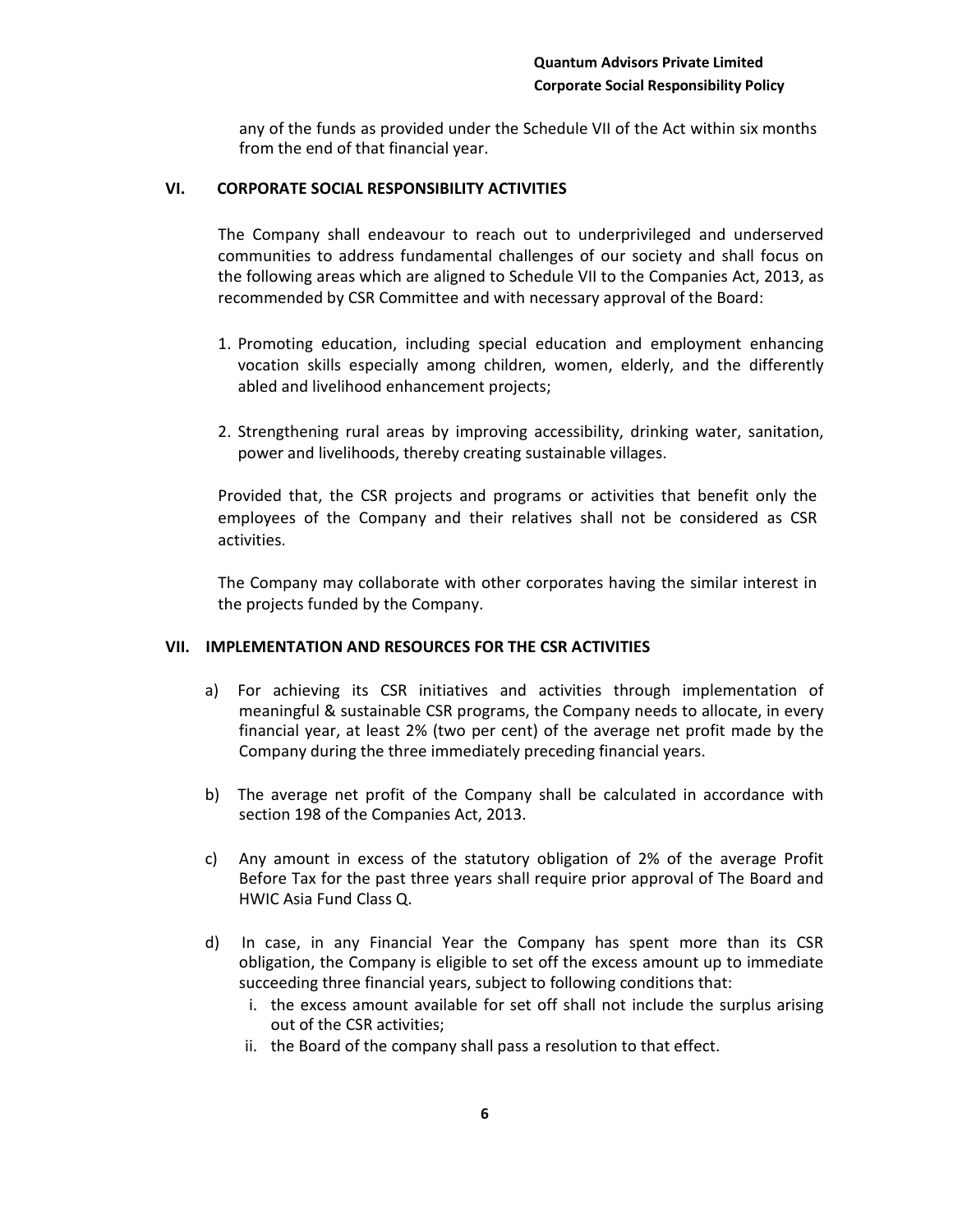- e) Managing Director will have the authority to approve the re-allocation of funds among the approved projects or budget line items/heads of an approved project within the overall CSR budget approved for the same Financial Year, provided such re-allocation in a Financial Year does not exceed a cumulative value of INR 500,000/- (Rupees Five Hundred Thousand only), above which approval of the CSR Committee will be required to sanction the amount.
- f) The scroll of the projects approved, the disbursements made and pending shall be placed before the CSR committee at every meeting.
- g) In case the Company fails to spend such allocated amount other than amount allocated in respect of the on-going project, the Board shall specify the reasons for not spending the prescribed amount in the Board's Report prepared under Section 134 of the Companies Act, 2013.
- h) The surplus arising out of the CSR projects or programs or activities shall not form part of the business profit of the Company and shall be ploughed back into the same project or shall be transferred to the Unspent CSR Account and and spent in pursuance of CSR policy and annual action plan of the company or transfer such surplus amount to a Fund specified in Schedule VII, within a period of six months of the expiry of the financial year.
- i) The CSR expenditure shall include all expenses including contribution to corpus for projects or programs relating to CSR activities approved by the Board on the recommendation of CSR Committee and administrative overheads, which shall not exceed five percent of total CSR expenditure of the company for that financial year, but should not include any expenditure on an item not in conformity or not in line with the activities which fall within the purview of Schedule VII of the Act.
- j) The modalities of the execution of the CSR projects or programs and their implementation along with the monitoring process of such projects or programs will be as decided by the CSR Committee from time to time.
- k) The Company can appoint expert agencies, consultancy firms etc., wherever required to carry out the CSR activities for guidance on project design and implementation, due diligence of implementation partners, impact assessment surveys etc.
- l) The Company can either on its own or through \*external agency may carry out CSR activities. Such external agency shall register itself with the Central Government by filing the form CSR-1 electronically with the Registrar.

\*External agency shall mean any of the following entity:

a. a company established under section 8 of the Act, or a registered public trust or a registered society, registered under section 12A and 80 G of the Income Tax Act, 1961 (43 of 1961), established by the company, either singly or along with any other company, or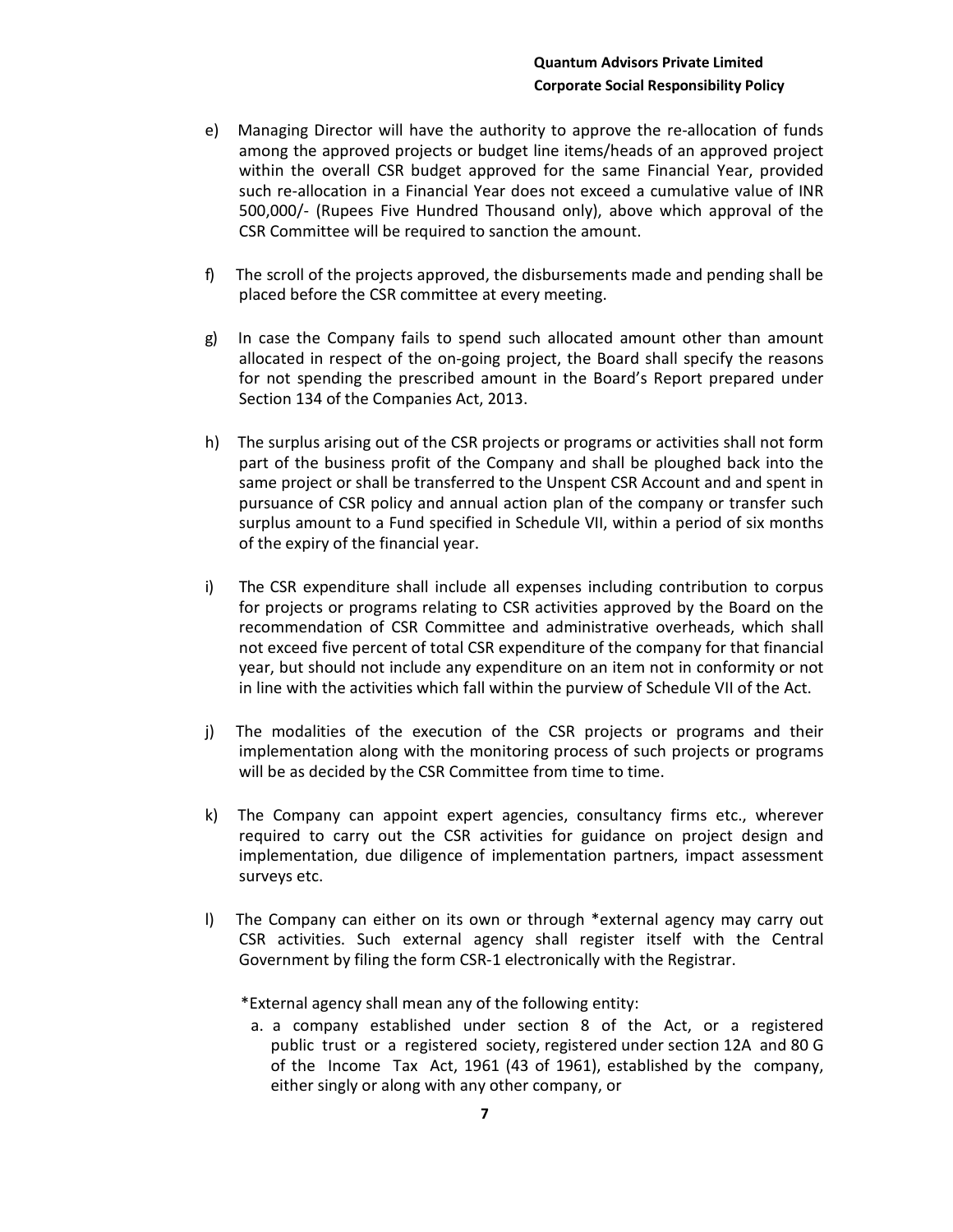- b. a company established under section 8 of the Act or a registered trust or a registered society, established by the Central Government or State Government; or
- c. any entity established under an Act of Parliament or a State legislature; or
- d. a company established under section 8 of the Act, or a registered public trust or a registered society, registered under section 12A and 80G of the Income Tax Act, 1961, and having an established track record of at least three years in undertaking similar activities.
- m) CSR fund may be spent for creation or acquisition of a capital asset, which shall be held by a Section 8 Company, or a Registered Public Trust or Registered Society, having charitable objects and CSR Registration Number or beneficiaries of the said CSR project, in the form of self-help groups, collectives, entities; or a public authority.
- n) The CSR Committee can form the CSR Team and the roles and responsibilities of the Team will be as follows:
	- i. To seek guidance from the CSR Committee regarding policy, budget and implementation guidelines.
	- ii. To assist CSR Committee in drawing up annual action plan with relevant details.
	- iii. To spread awareness regarding the approved CSR policy and place it on the website.
	- iv. To recommend projects to be undertaken during the financial year to the CSR Committee.
	- v. To recommend targets and timelines for implementation of developmental initiatives.
	- vi. To apprise CSR Committee with the project performance and status of CSR expenditure once every quarter.
	- vii. To facilitate effective implementation of CSR plan across sectors and regions.
	- viii. To document and report all CSR activities of the Company in pursuit of the Companies Act and the CSR Rules.
	- ix. To establish an accounting system to ensure proper accounting of CSR spends.